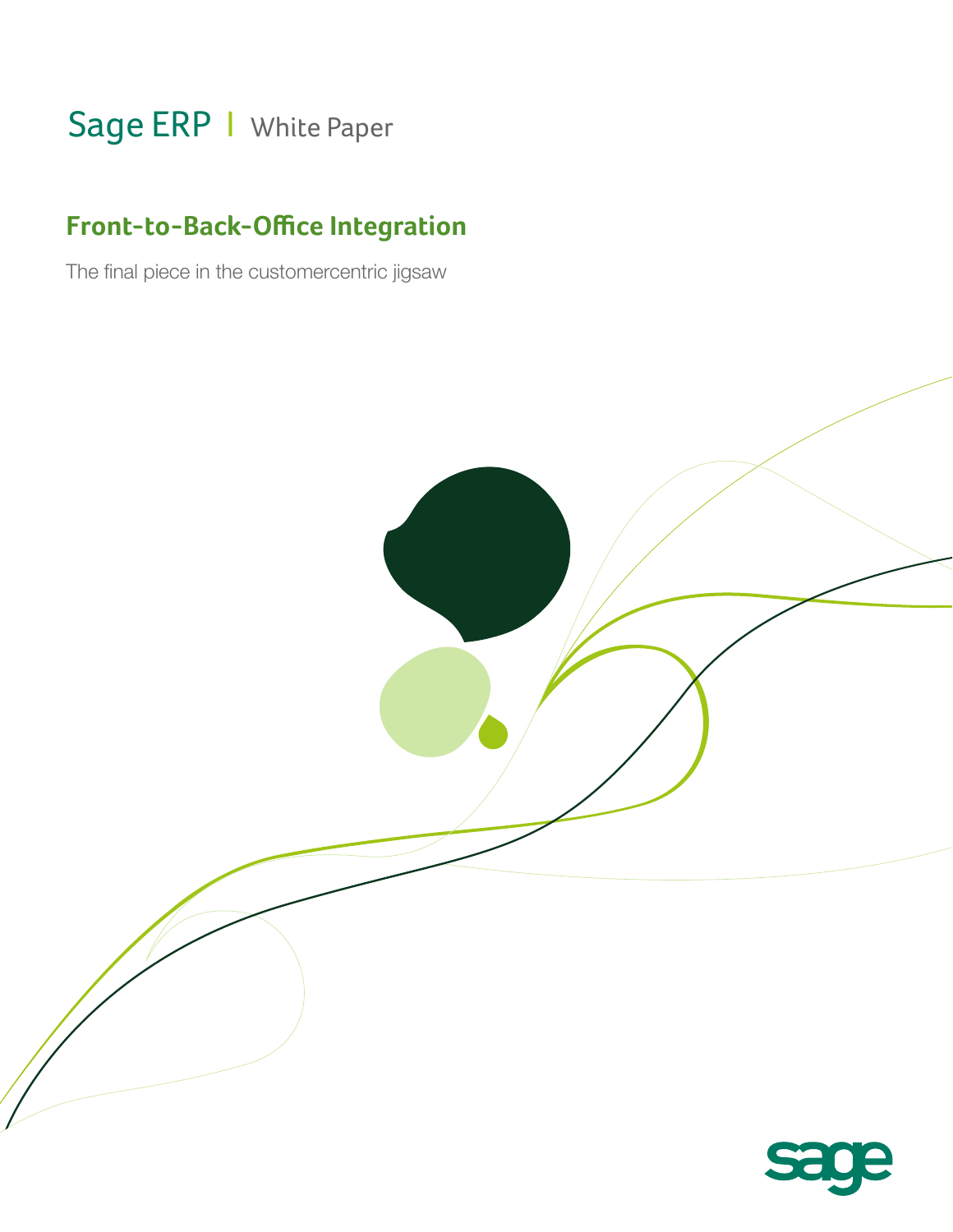# **Table of Contents**

# Sage ERP

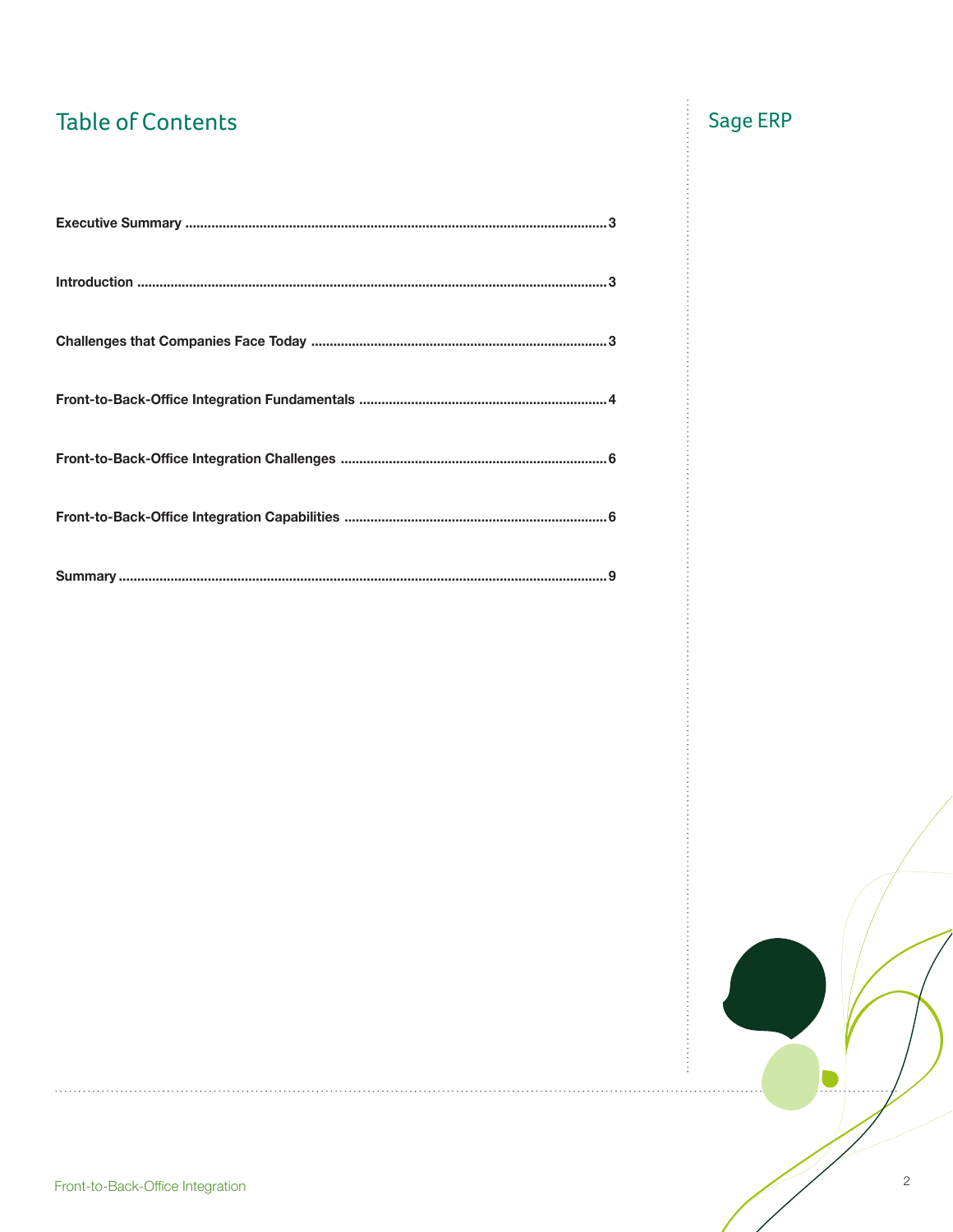## Executive Summary **Executive Summary** Sage ERP

Independent research suggests that back-office connectivity is not adequately addressed by many Customer Relationship Management (CRM) implementations. In these cases, customer data cannot be shared effectively and business processes are punctuated by errors, delays, and paperwork. Over the long term, this can negatively impact overall customer satisfaction, as well as increase transactional cost on an exponential basis.

This white paper discusses how front-to-back-office integration enables small and mediumsized businesses (SMBs) to address these issues. It details how an integrated solution like Sage CRM allow SMBs to seamlessly connect their business processes, applications, and data to:

- Manage customer relationships more effectively.
- Reduce costs.
- Increase profitability over the long term.

This can be achieved without the cost and complexity normally associated with projects of this type.

## Introduction

The primary objective of any new CRM implementation is to bring together customer data from across the company and translate it into meaningful information that can then be acted upon to develop and maintain profitable customer relationships. Some CRM projects, however, have left users feeling underwhelmed by the results, particularly where enhancements to customer visibility have failed to meet preproject expectations or company requirements.

Gartner research suggests that significant information "blind spots" still exist after many CRM project roll-outs,<sup>1</sup> particularly with regard to customer transaction history. One potential explanation is that these projects have not adequately addressed the issue of back-office connectivity. Overly "front-heavy" implementations can result in the operation of two parallel but separate customer datasets: one in the back office, which is financial, transactional, and quantitative in nature, and the other in the front office, which, by contrast, is nonfinancial, interactional, and qualitative.

# Challenges That Companies Face Today

Different departments use different application types to manage customer information; frontoffice employees use CRM applications that support customer-facing activities such as sales, marketing, and customer service. Back-office employees use ERP applications that support transactional, reporting, and compliancy activities, such as invoicing, accounts receivable, cash flow management, and financial reporting. While front-office applications have historically been developed around the idea of cross-organizational collaboration, back-office applications, by contrast, have been insular in nature, with the finance department slow to open up its data and applications to other parts of the organization. Additionally, many companies purchase their CRM and ERP applications from separate, specialist vendors. This combination of factors has meant that business applications have struggled to address key business process needs where the customer lifecycle crosses the front-to-back-office divide, resulting in:

- Departmental silos of information.
- Unnecessary administrative overhead and inefficiencies.

- Verbal sign-off requirements.
- Process duplication.

1 Source: Key issues for CRM strategy and implementation, Gartner, 2006

### Benefits of CRM

With CRM, businesses are able to collect and analyze customer information and then use that data to meet—even exceed expectations.

CRM helps businesses:

- Increase productivity.
- Empower employees with the right information at the right time.
- Streamline business processes through automated workflow.
- Bridge information gaps between departments.
- Tie ERP information with CRM so customer-facing employees have a complete view of customers.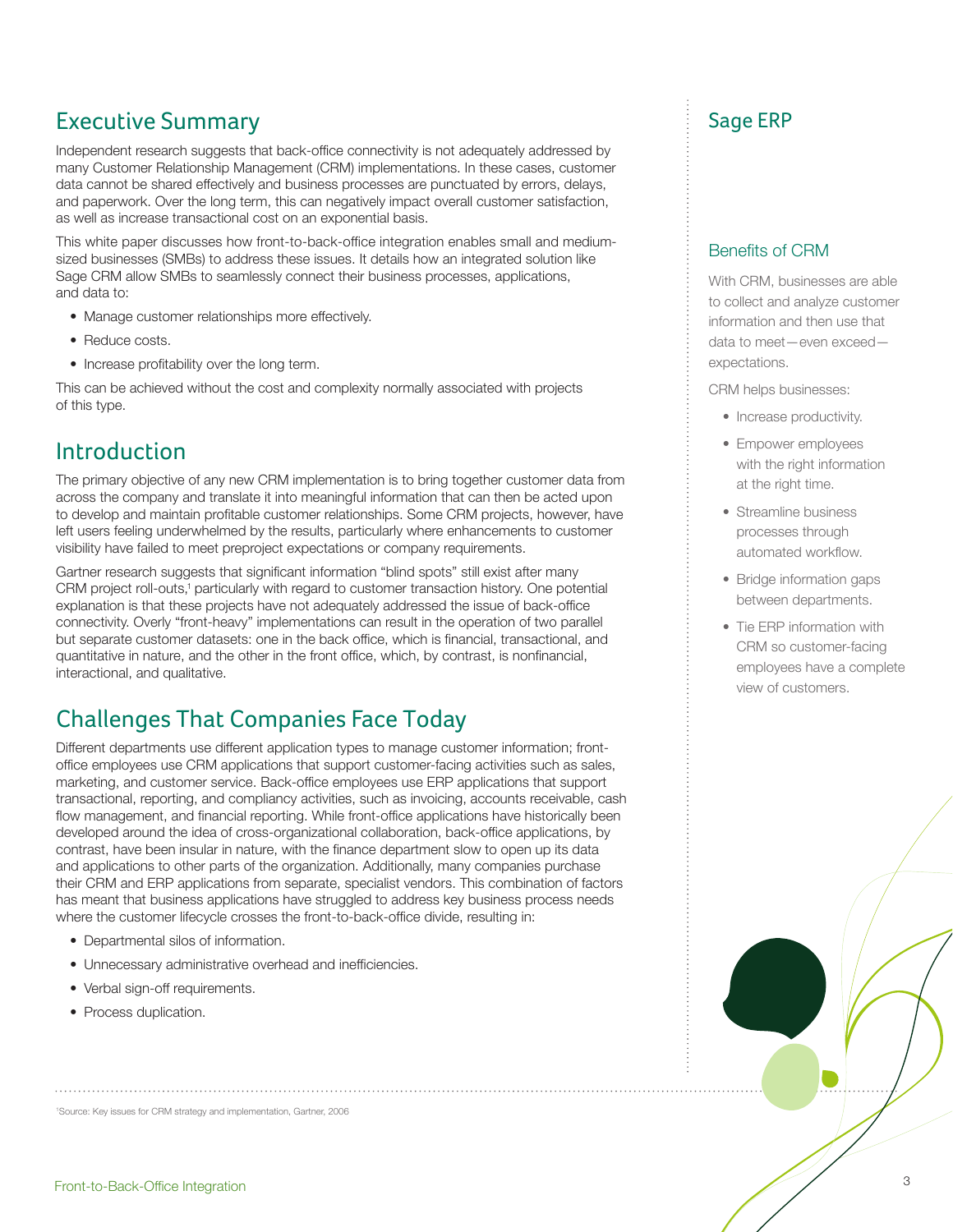The Quote-to-Cash cycle (diagram below) is an example of where these issues can arise.  $S^3$  Sage ERP



Given the number of potential parties involved in the quote-to-cash cycle—account management, sales order processing, shipping, and accounts receivable—errors or omissions at any stage in the process can be costly and time-consuming. Additionally, front-office staff, such as account managers or customer service agents, may struggle to provide order status updates to their customers because of limited visibility on the transactional information contained in the back-office system.

The workflow management capabilities of integrated ERP and CRM applications have helped address these issues by introducing exceptions monitoring, mandatory fields, and removing the need to rekey and recheck information as transactions pass from one stage to the next. However, this does not fully address quote-to-cash business process requirements if the back-office environment remains disconnected from the front-office system. If a member of the sales team, for example, generates a quote based on out-of-date pricing information or stock availability and subsequently converts this quote into a customer order, it is likely that this error will only be identified later at the order approval or shipping stage. The order will need to be passed back to the salesperson for correction and then reprocessed by the finance department. As a result, order completion is delayed for the customer, administrative cost is increased for the company, and workload is unnecessarily duplicated for sales and finance staff. Clearly, where this scenario arises on a regular basis, it will negatively impact overall customer satisfaction, as well as increasing transactional cost on an exponential basis.

# Front-to-Back-Office Integration Fundamentals

The aim of front-to-back-office integration is to bring together disconnected business processes (for example quote-to-order and order-to-cash as part of the overall quote-to-cash cycle), applications (CRM and ERP), and datasets (financial and nonfinancial), and translate them into a mechanism to:

- Manage customer relationships more effectively.
- Reduce costs.
- Increase profitability.
- Achieve sustainable competitive advantage over the long term.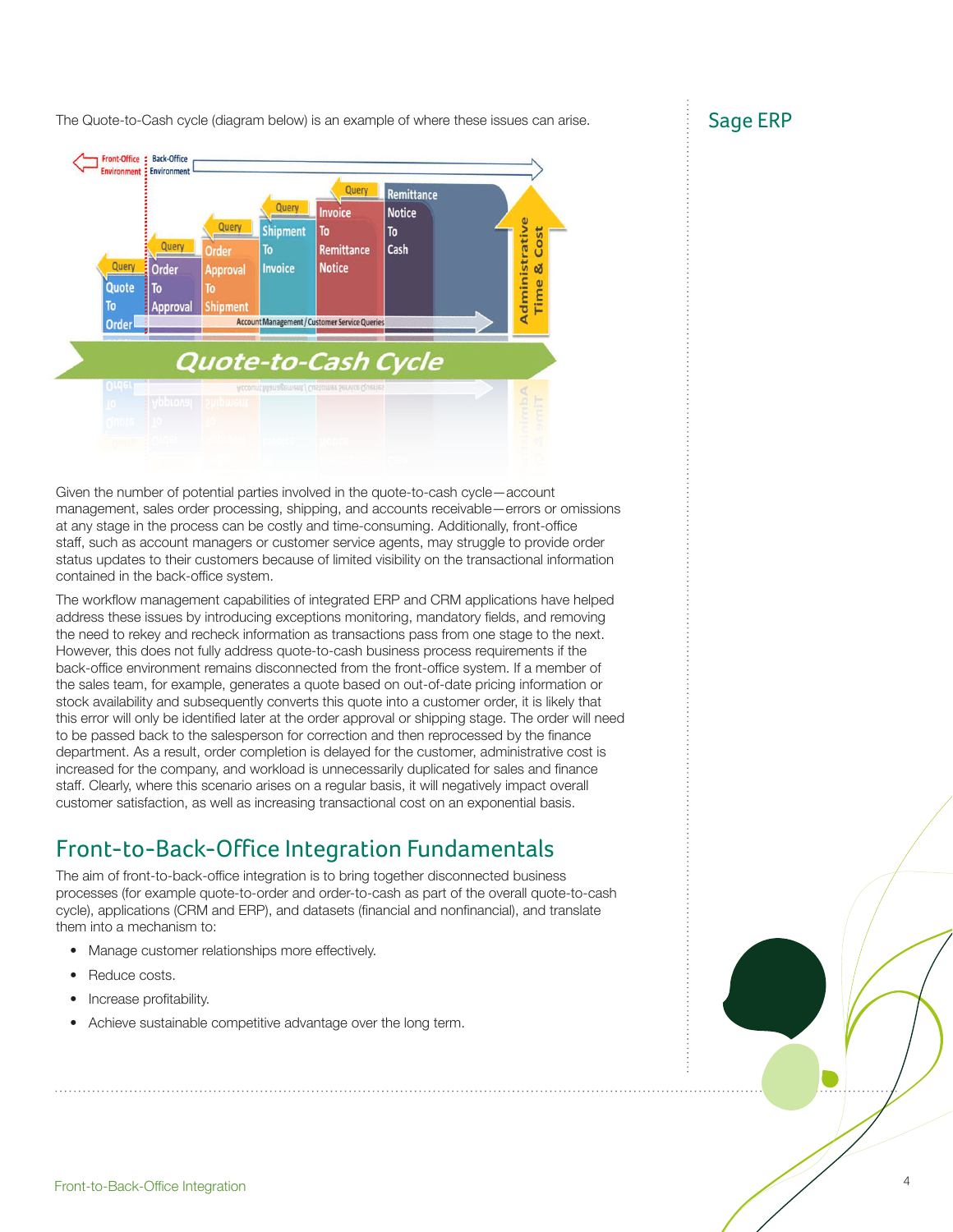In simple terms, front-to-back-office integration is made up of three interrelated elements:  $Sage$   $ERP$ 

- 1. Consistent data between related entities ("company" and "account") within the CRM and ERP applications.
- 2. A unified and complete view of the customer, regardless of whether customer data originates in the CRM application or the ERP application.
- 3. "Straight-through" processing, which enables a user to initiate a transaction (for example, booking an order), which then automatically triggers all related business processes as appropriate (such as approval, shipment, invoicing, and so on) and passes seamlessly from one application (like CRM) to the next (such as ERP) without the need for extensive manual intervention (for instance, rekeying information, paperwork, or verbal sign-off).

### Front-to-Back-Office Data Consistency

Being able to share consistent data between the CRM and ERP applications is an essential requirement for front-to-back-office integration. Customer data, however, is structured according to specific application types. Organizations, therefore, need to be able to create dynamic links from entities within their CRM system (such as the "company entity") to the corresponding entity within their ERP system (such as the "account" entity); changes in either are propagated in both. This ensures that both front-office and back-office staff are working with the same information, which reduces or removes the need for reentering information and the potential for error.

In the quote-to-cash example cited previously, these capabilities would enable the account manager to generate a quote based on the most accurate and up-to-date information available at the time and, as a result, eliminates the potential for error and process duplication down the line.

### Unified and Complete View of the Customer

Enabling users to view combined financial and nonfinancial customer information within a single application, regardless of where the information is generated or stored, is another key requirement for front-to-back-office integration.

A unified and complete view of the customer is particularly useful for account managers who may require access to a customer's purchase history or for customer service representatives who may need to update a customer on the status of an order.

Providing these users with access to both financial and nonfinancial information eliminates the customer data "blind spots" described earlier.

In the quote-to-cash example cited previously, these capabilities would enable the account manager to verify that his customer had not exceeded his credit limit prior to placing a new order. If an issue exists, it is flagged with the customer immediately rather than later when the order reaches credit control. Again, this helps to eliminate errors and process duplication downstream.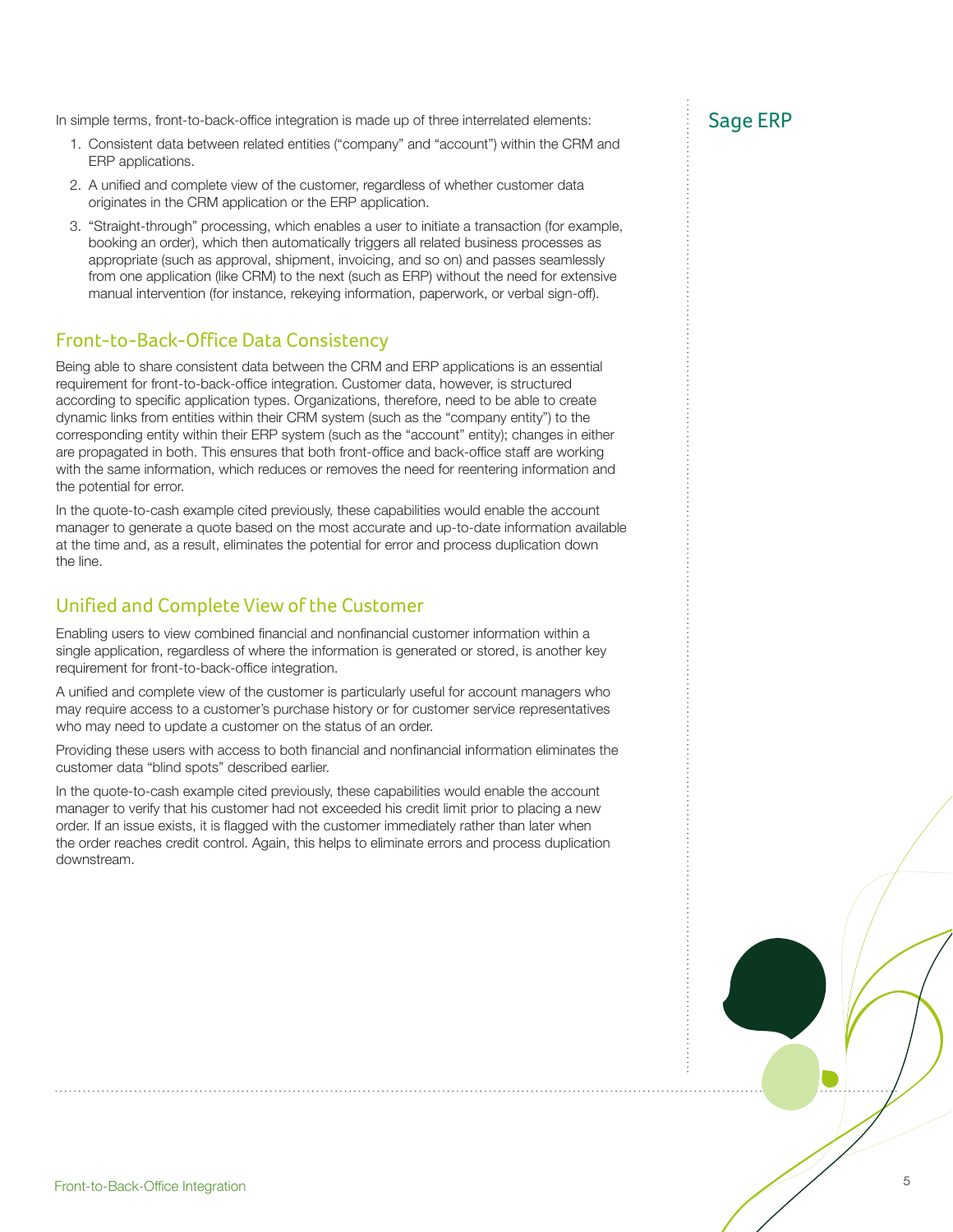### Straight-Through Processing Straight-Through Processing

Straight-through processes enable users to initiate complex, multistage transactions, which, using workflow management and application integration, then automatically trigger the appropriate downstream business processes and pass seamlessly from one application to the next without the need for extensive manual intervention. The main advantage of straightthrough processes is that they reduce or remove the need to rekey information from one system to the next, reducing administrative cost and the potential for error.

In the quote-to-cash example cited previously, these capabilities could automatically generate an order in the ERP system as soon as the account manager promotes a quote to an order within the CRM system. This means that the order can be processed without delay, and the customer benefits from a speedier turnaround. As the quote is generated using ERP-supplied pricing and tax calculations, the potential for error due to out-of-date information is eliminated, and workflow automation ensures that an order does not have to be recreated manually in the ERP system, removing process duplication and ultimately reducing cost.

# Front-to-Back-Office Integration Challenges

Front-to-back-office integration can help companies to dramatically reduce administrative cost, speed up order fulfillment, and improve customer service. While this may seem like a real winwin scenario for all involved, it is not without its challenges.

Undertaking point-to-point, retrospective integration can be a costly, complex, and risky proposition for SMB organizations, and even when a company manages to achieve its shortterm integration objectives, there is no guarantee that future CRM or ERP upgrades will not render the integration inoperable.

The availability of CRM solutions with out-of-the-box, easy-to-deploy product integrations to market-leading ERP solutions, therefore, represents a highly compelling proposition for SMB organizations seeking to leverage the benefits of front-to-back-office integration cost efficiently.

## Sage CRM Front-to-Back-Office Integration Capabilities

Sage CRM provides out-of-the-box integration with leading Sage ERP products. This means that companies that have previously invested in Sage ERP products can quickly and cost effectively leverage their back-office data and functionality within the front-office environment of Sage CRM.

### Front-to-Back-Office Data Consistency

The out-of-the-box ERP integrations of Sage CRM provide for bidirectional synchronization of customer information, both financial and nonfinancial, between the Sage ERP front-and backoffice environment, ensuring that:

- 1. Information is captured once at the source and then automatically propagated to all relevant fields throughout the Sage ERP front- and back-office environments without having to wait for it to be rekeyed and revalidated as it passes from one system to the next.
- 2. The most accurate and up-to-date customer data is available to front-office and backoffice employees at all times.
- 3. The most accurate and up-to-date pricing and inventory information is available to frontoffice staff at all times, meaning that quotes and orders are correct and that customers are accurately advised as to the lead-time of their orders according to real-time information rather than guesswork.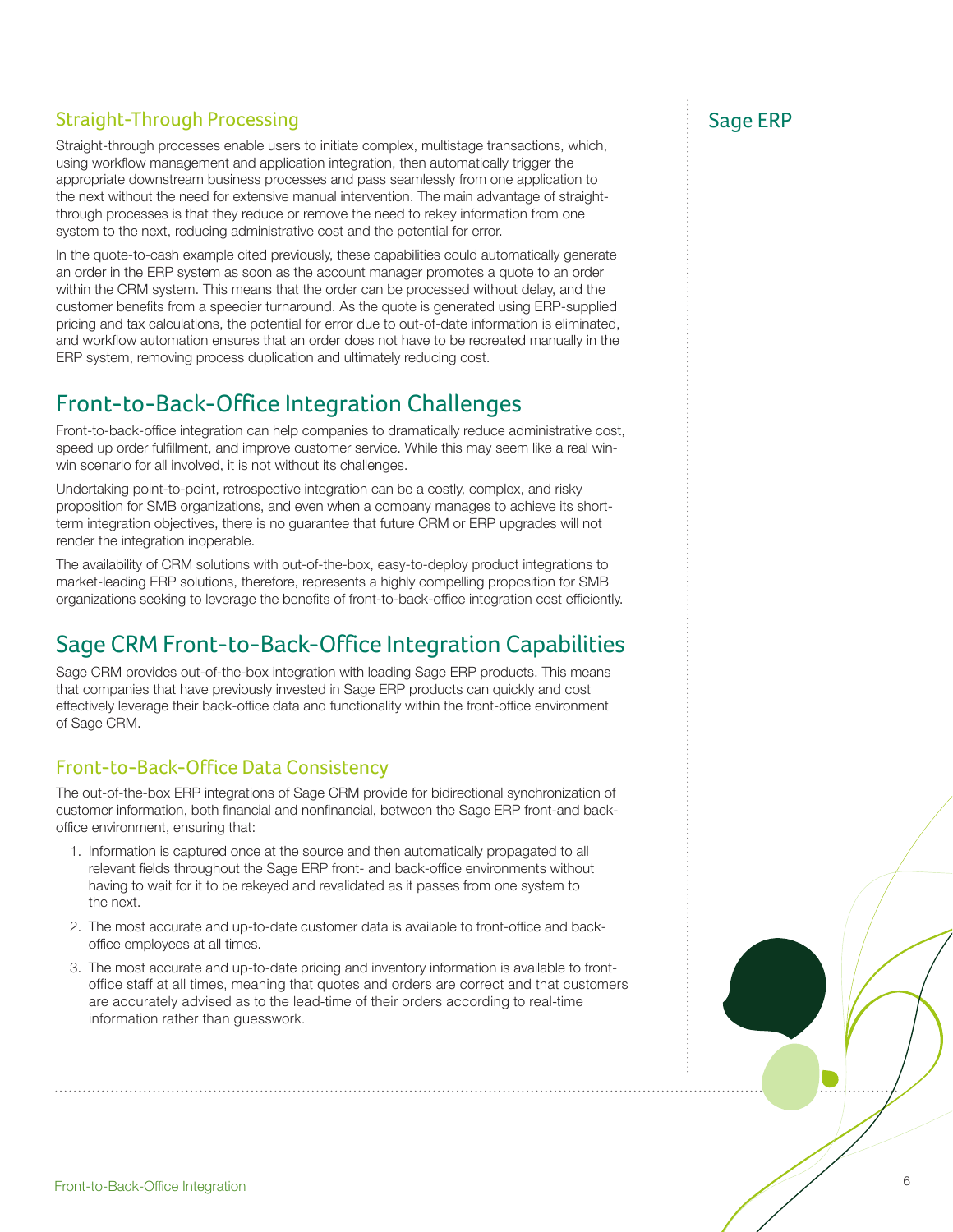### Unified and Complete View of the Customer Sage ERP Sage ERP

Sage CRM enables front- and back-office employees to discover and share deeper, more meaningful customer insight based on a combination of CRM-derived and ERP-derived information. The "trading account" entity of Sage CRM facilitates the mapping of multiple accounts contained within the Sage ERP system to their appropriate company record within Sage CRM. This provides an ERP-empowered CRM user experience with customer transaction information delivered through the native CRM user interface. It also allows ERPbased customer data to be surfaced within dashboards, reports, and tabs, and used within groups, lists and workflow automation.

The system's true customer visibility enables:

- 1. Sales teams to maximize their revenue potential through the identification of latent crosssell and up-sell opportunities within their customer base.
- 2. Sales representatives to book orders correctly, the first time, every time, by providing them with access to the account, pricing, and stock information they need to do their jobs effectively.
- 3. Customer service representatives to address customer queries with confidence by providing them with the shipping, invoicing, and returns information that they need to do their jobs effectively.
- 4. Customer service managers to ensure that their customers are current on maintenance and service contracts and that their service-level agreements are delivered on a profitable basis.
- 5. Marketing executives to carry out detailed financial segmentation on their customer base to support highly targeted and effective go-to-market programs.
- 6. Marketing managers to calculate "real-world" return-on-investment based on actual revenue yield from their marketing programs.

The following table provides a sample of the ERP-derived customer data that can be presented to front-office staff through the front-to-back-office integration of Sage CRM.

| <b>Customer purchase history</b><br>items purchased and invoiced                                                                   | <b>Customer invoice history</b><br>invoices issues and payments<br>received                       | <b>Shipping history</b><br>items shipped                                  |
|------------------------------------------------------------------------------------------------------------------------------------|---------------------------------------------------------------------------------------------------|---------------------------------------------------------------------------|
| $\bullet$ Item code<br>$\bullet$ Item name<br>• Quantity<br>• Unit price<br>• Last purchase date<br>Description<br><b>Discount</b> | $\bullet$ Date<br>• Payment due date<br>• Reference number<br>$\bullet$ Value<br>• Payment status | • Shipping number<br>• Date of shipment<br>• Shipping party<br>• Quantity |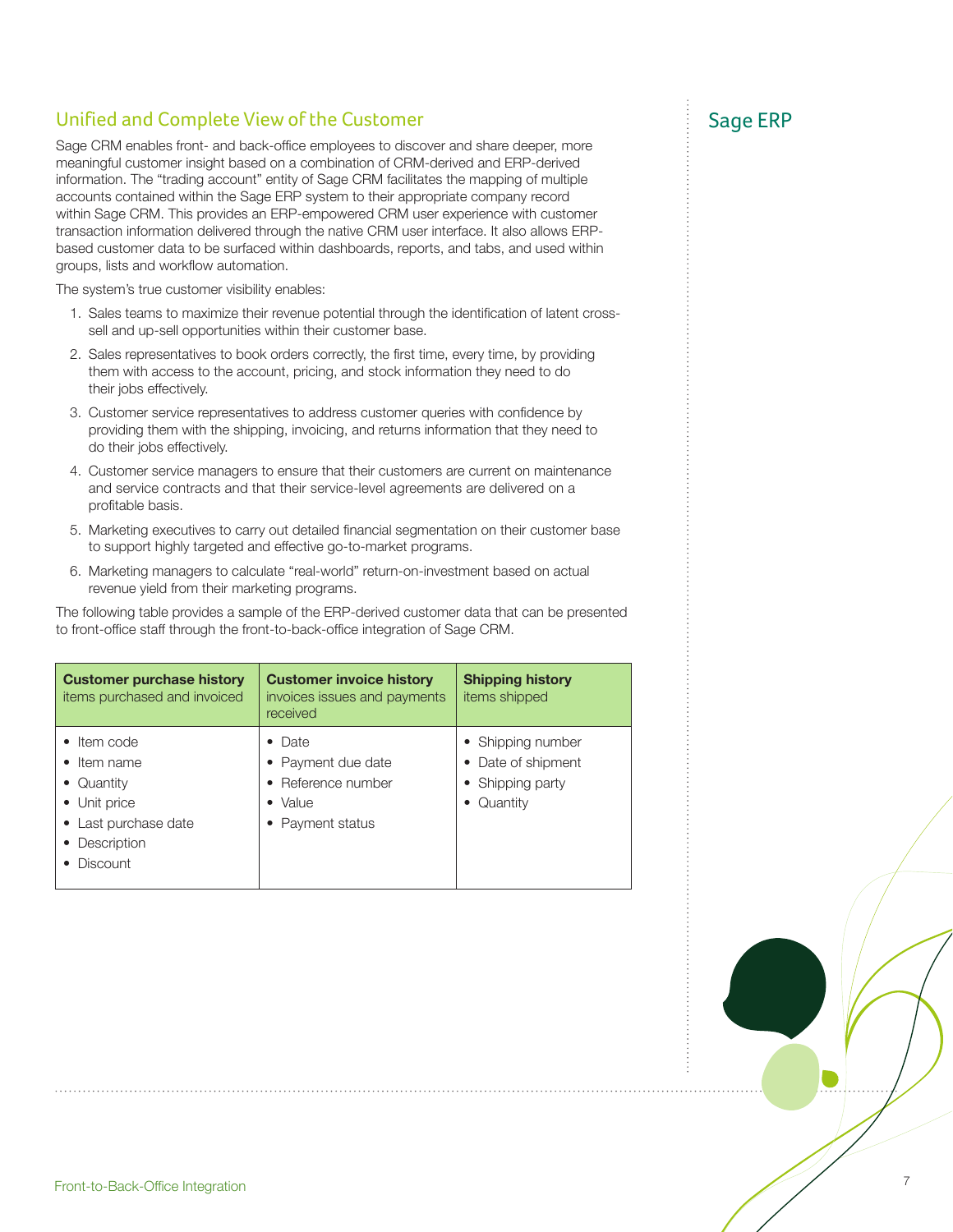### Facilitating "Straight-Through" Processing Sage ERP Sage ERP

Out-of-the-box integrations allow companies to implement "straight-through" business processes that provide the workflow and automation capabilities that manage the entire customer lifecycle seamlessly across all interaction and transaction types. Specifically, the quotes and orders functionality in Sage CRM bridges the process automation capabilities of the Sage ERP front-office and back-office environment and, as a result, removes the need for manual intervention as orders generated within the CRM system are passed automatically through to the ERP system for processing and fulfillment. Additionally, frontoffice staff are equipped with the data and functionality they need from the back-office system to carry out complex pricing and VAT calculations, as well as being provided with real-time inventory information to ensure orders are fulfilled on a timely basis and in line with customer expectations.

Once an order has been created in Sage CRM, a corresponding order is automatically generated in the ERP system, where it can be processed immediately. Delays and errors are eliminated because:

- Accurate pricing and VAT calculations have been carried out within the CRM system at the point of entry.
- The order already includes all of the data required by the ERP system.

Companies, as a result, can achieve significant cost and time savings on an ongoing basis, as well as significantly enhancing customer service through on-schedule order fulfillment and reduced order errors.

The following diagram illustrates the uninterrupted, optimized, cost-efficient, and customercentric front-to-back-office process flow that Sage CRM provides.



Sage CRM front-to-back-office full process automation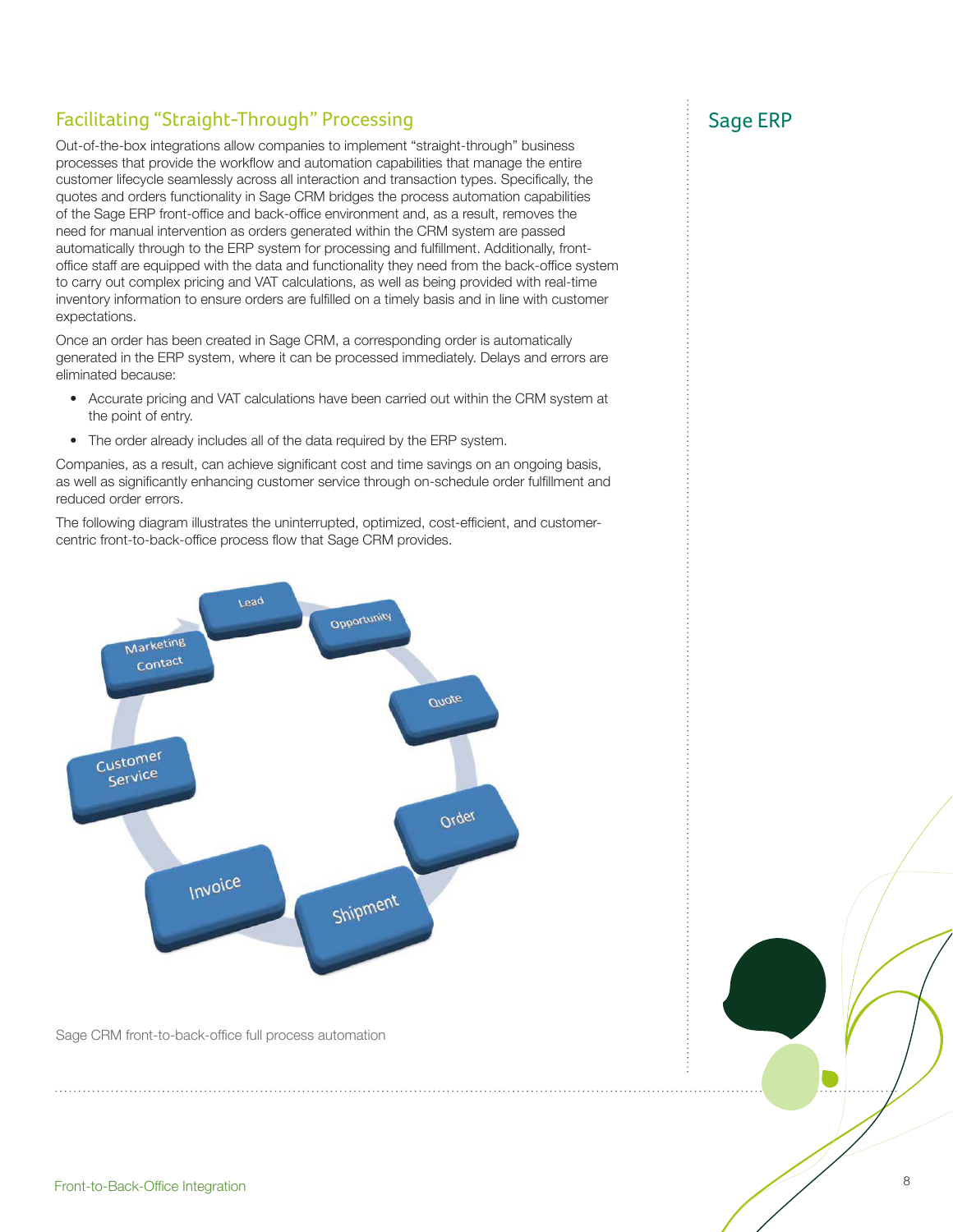### Self-Service Enablement Sage ERP

Sage CRM also provides the capability to deliver key CRM functionality directly to customers through a self-service web portal, which, when combined with front-to-back office integration, allows customers to:

- Access their full account details online, including invoice and delivery history.
- Configure and place orders online using pricing rules that automatically incorporate company-specific volume purchase agreements and discount structures.
- Query order and delivery status online, as well as proof-of-delivery details.

The front-to-back-office integration capabilities in Sage CRM are particularly cost-compelling for organizations that have already invested in a Sage ERP back-office solution. Specifically, the integration component can be deployed using minimal consulting resources and, generally, without the need for additional hardware infrastructure. Additionally, because the front-to-backoffice integrations in Sage CRM are loosely coupled and SOA-based, they are upgrade-safe and also facilitate future migration from one Sage ERP product to another while minimizing cost and risk.

### Summary

Independent research suggests that customer information gaps still exist after the majority of CRM implementations because the issue of back-office connectivity has not been adequately addressed. In these cases, customer data cannot be shared effectively, and business processes are punctuated by errors, delays, and paperwork. This is likely to result in customer satisfaction issues and spiraling administrative costs. The success of a CRM project, therefore, should not be judged solely on how effectively it brings together front-office operations, but on how it also facilitates interoperation with the back-office environment, encompassing people, processes, departments, and applications.

Front-to-back-office integration harnesses business processes, applications, and data to manage customer relationships more effectively, reduce costs, increase profitability, and achieve sustainable competitive advantage over the long term. Front-to-back-office integration, however, can be costly and complex for companies, especially SMBs. The use of prepackaged integration, therefore, represents the most effective solution for these organizations.

Sage CRM provides out-of-the-box integration to market-leading Sage ERP products. This equips SMBs, on a low-cost, low-complexity basis, with consistent customer data across their front and back-office environments and provides users with real customer visibility across financial and nonfinancial data, as well as facilitating straight-through processing, which significantly reduces errors and administrative cost. Over the long term, companies using the front-to-back-office integration capabilities found in Sage CRM can expect to significantly decrease administrative costs, increase customer satisfaction and consequential revenue opportunities, and build sustainable competitive advantage in an increasingly challenging marketplace.